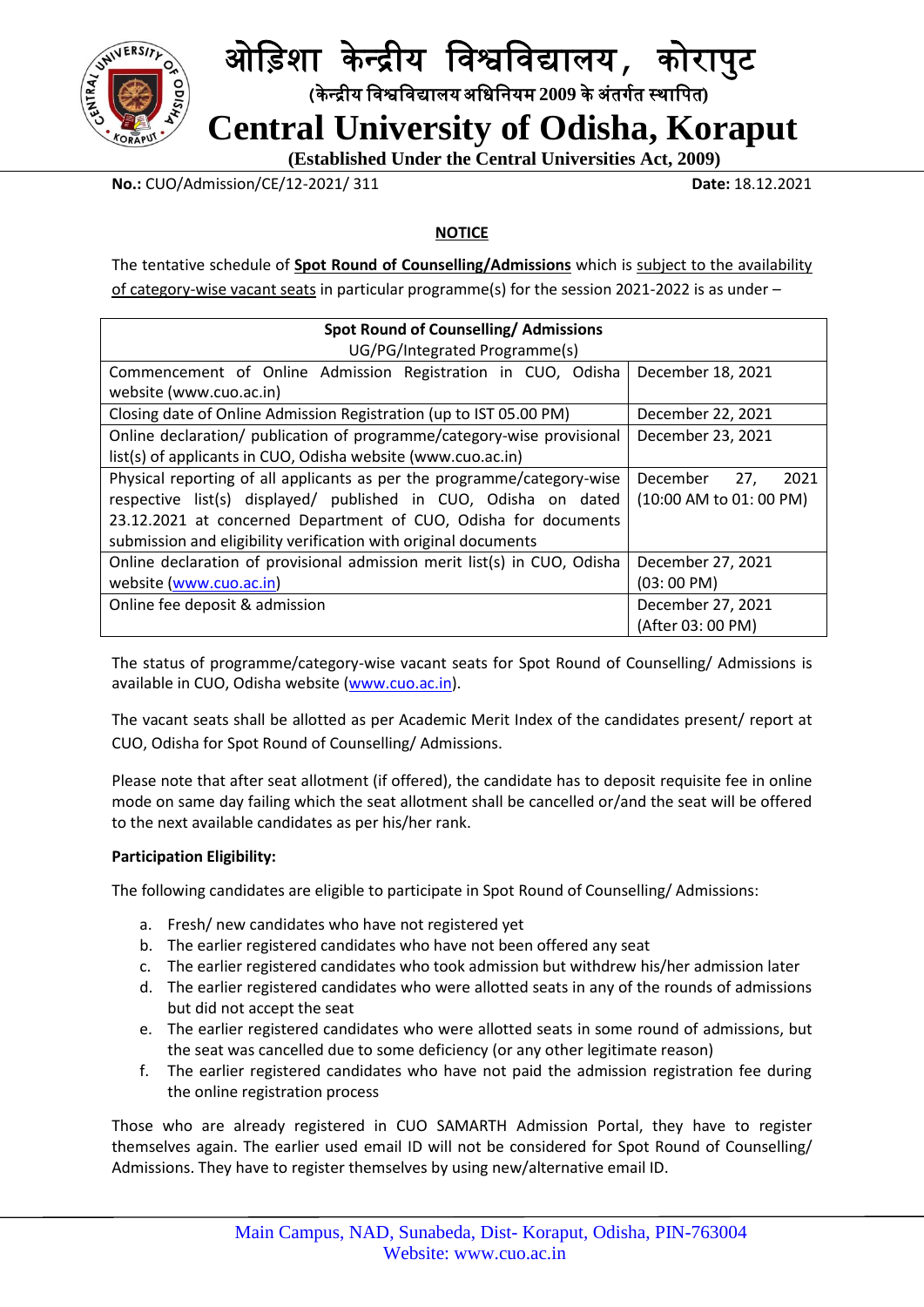

All such candidates including earlier registered candidates who are willing to participate in the spot round of counselling/ admissions need to pay requisite admission registration fee and fill the online admission registration form within stipulated time.

For eligibility criteria/ age/ relaxations/ bonus points/ fee structure/ instructions for filling up the online admission forms/ admission registration fee/ other relevant information etc., prospective applicants are requested to refer e-Prospectus (2021-2022) of the University which is available at CUO, Odisha website [\(www.cuo.ac.in\)](http://www.cuo.ac.in/).

#### **Important Information and Instructions to the Candidates:**

- 1. If at any stage, any credentials/ declaration/ certificate/ document are found to be invalid/ false, the admission will be automatically cancelled. The offer of admission may be withdrawn in case it is found that any information provided is not correct or any inadvertent mistake happened at University level.
- 2. The CUO will verify the authenticity of mark Sheet/ certificates from issuing Authority/Organization/College/Institute/University etc and if found invalid/false appropriate legal action will be taken against the concerned person(s).
- 3. The candidates are instructed to check their credentials before reporting as their admissions are subject to the production and verification of original documents.
- 4. The candidates who fail to produce his/her documents/ category certificate etc. or failed to deposit the fee in the prescribed period, the allotted seat will be returned automatically. No separate notice will be given for cancellation.
- 5. In all case of disputes and unforeseen/contingency circumstances, the decision of the University will be final. Any form of canvassing/malpractice will lead to disqualification/cancellation of candidature.
- 6. Fee refund policy of the CUO, Odisha is in accordance with UGC guidelines.
- 7. The disputes, if any are subject to Koraput/Odisha jurisdiction only
- 8. Admission Helpdesk: 9668887305/8144744270 E-Mail: [admission2021@cuo.ac.in](mailto:admission2021@cuo.ac.in)

List of documents required during Reporting/ Physical Verification is enclosed as **Annexure-'A'.**

The applicants are requested to visit CUO, Odisha website [\(www.cuo.ac.in\)](http://www.cuo.ac.in/) every day for admission related information/updates.

Admissions to all UG/PG/Integrated Programmes of CUO, Odisha shall be closed after this Spot Round of Counselling/ Admissions for the session 2021-2022.

**(Dr. Ram Shankar)** Controller of Examinations CUO, Odisha